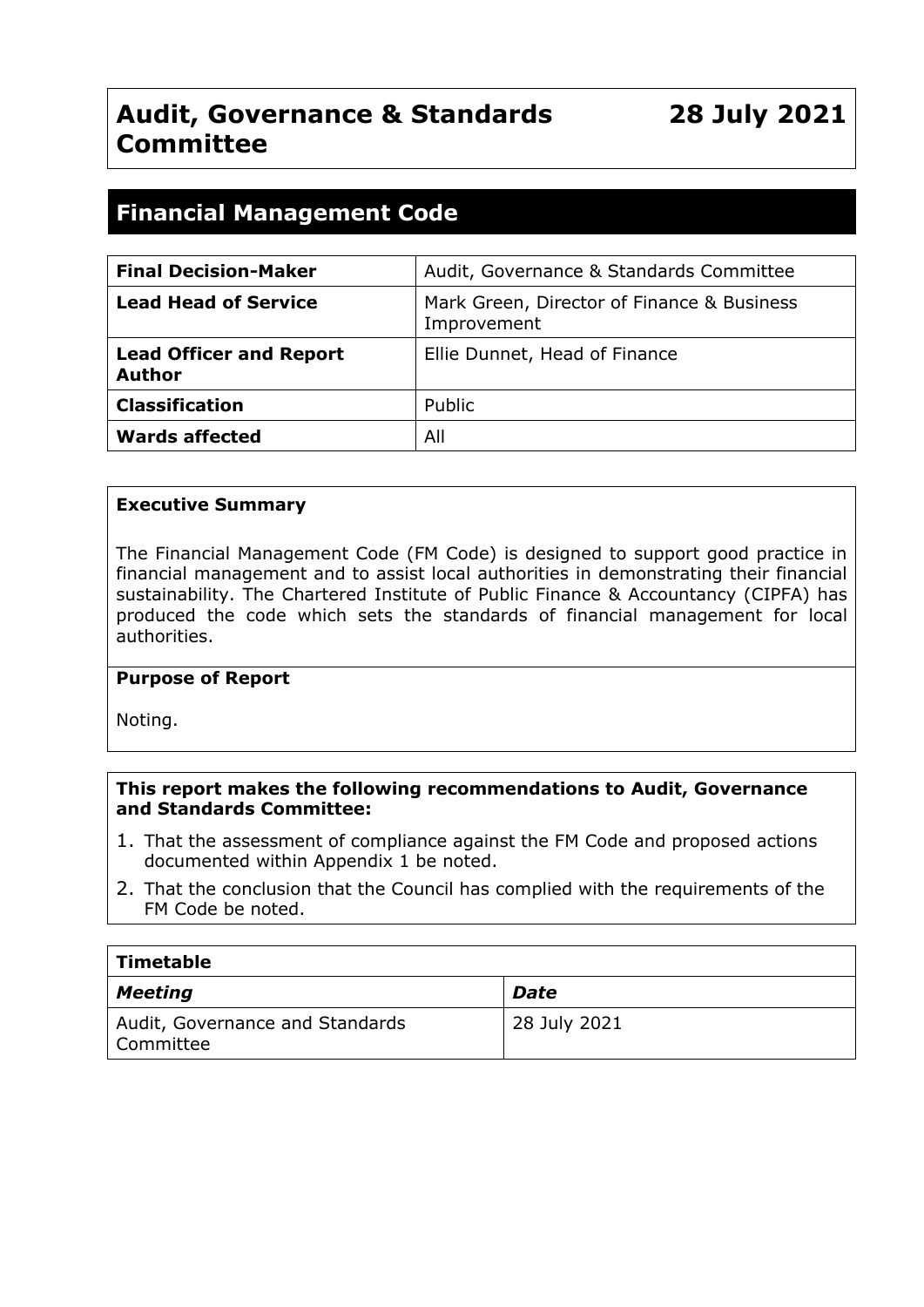# **Financial Management Code**

# **1. CROSS-CUTTING ISSUES AND IMPLICATIONS**

| <b>Issue</b>                                    | <b>Implications</b>                                                                                                                                                                                                                                                                                                                                       |                                        |
|-------------------------------------------------|-----------------------------------------------------------------------------------------------------------------------------------------------------------------------------------------------------------------------------------------------------------------------------------------------------------------------------------------------------------|----------------------------------------|
| <b>Impact on Corporate</b><br><b>Priorities</b> | We do not expect the<br>recommendations will by<br>themselves materially affect<br>achievement of corporate<br>priorities. However, they will<br>support the Council's overall<br>achievement of its aims by<br>ensuring sound financial<br>management.                                                                                                   | Ellie Dunnet,<br>Head of<br>Finance    |
| <b>Cross Cutting Objectives</b>                 | The recommendations support<br>cross cutting objectives by<br>promoting sound financial<br>management.                                                                                                                                                                                                                                                    | Ellie Dunnet,<br>Head of<br>Finance    |
| <b>Risk Management</b>                          | Already covered in the risk<br>section.                                                                                                                                                                                                                                                                                                                   | Ellie Dunnet,<br>Head of<br>Finance    |
| <b>Financial</b>                                | There are no cost implications<br>arising from this report.<br>However, the<br>recommendations are<br>intended to support good<br>financial management and<br>financial sustainability.                                                                                                                                                                   | Ellie Dunnet,<br>Head of<br>Finance    |
| <b>Staffing</b>                                 | The recommendations do not<br>have any staffing implications.                                                                                                                                                                                                                                                                                             | Ellie Dunnet,<br>Head of<br>Finance    |
| <b>Legal</b>                                    | Director of Finance & Business<br>Improvement as the Council's<br>Section 151 Officer, in<br>accordance with Section 151<br>of the Local Government Act<br>1972 is responsible for<br>ensuring that there is effective<br>management of the Council's<br>financial affairs. The CIPFA FM<br>code does not currently have<br>specific legislative backing, | Team Leader<br>Corporate<br>Governance |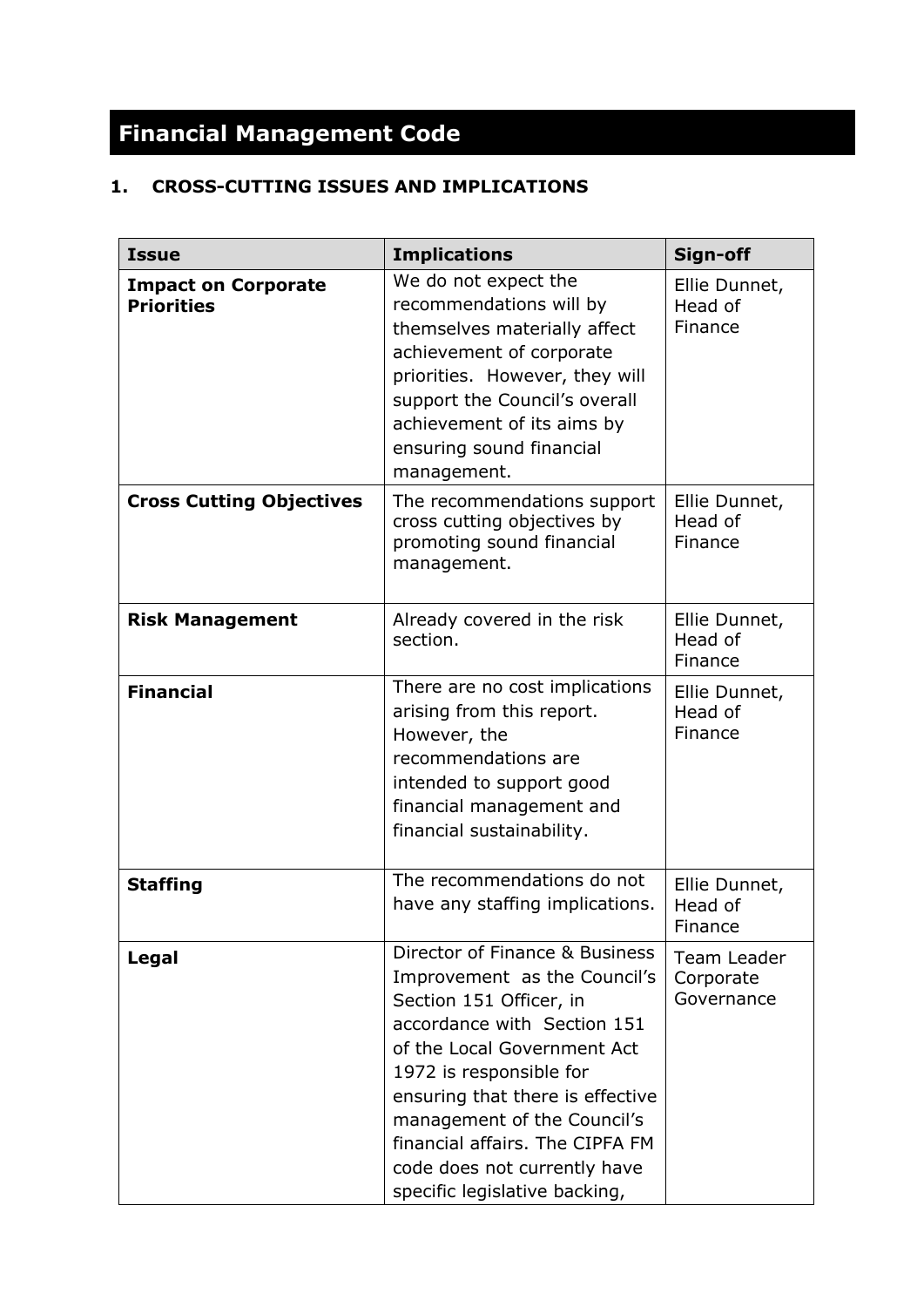|                                                  | but it is supported by the<br>statutory requirement on all<br>local authorities to have sound<br>financial management. CIPFA<br>is of the view that compliance<br>with the CIPFA FM code is<br>necessary for local authorities<br>to demonstrate that they are<br>meeting this statutory<br>requirement. |                                               |
|--------------------------------------------------|----------------------------------------------------------------------------------------------------------------------------------------------------------------------------------------------------------------------------------------------------------------------------------------------------------|-----------------------------------------------|
| <b>Privacy and Data</b><br><b>Protection</b>     | There are no privacy or data<br>protection implications arising<br>from the recommendations.                                                                                                                                                                                                             | Senior Policy<br>and<br>Engagement<br>Officer |
| <b>Equalities</b>                                | The recommendations do not<br>propose a change in service<br>therefore will not require an<br>equalities impact assessment.                                                                                                                                                                              | Senior Policy<br>and<br>Engagement<br>Officer |
| <b>Public Health</b>                             | We recognise that the<br>recommendations will not<br>negatively impact on<br>population health or that of<br>individuals.                                                                                                                                                                                |                                               |
| <b>Crime and Disorder</b>                        | There are no implications<br>relating to Crime and Disorder<br>arising from the<br>recommendations.                                                                                                                                                                                                      | Ellie Dunnet,<br>Head of<br>Finance           |
| <b>Procurement</b>                               | There are no procurement<br>implications arising from the<br>recommendations.                                                                                                                                                                                                                            | Ellie Dunnet,<br>Head of<br>Finance           |
| <b>Biodiversity and Climate</b><br><b>Change</b> | The implications of this report<br>on biodiversity and climate<br>change have been considered<br>and are;<br>There are no<br>implications on<br>biodiversity and climate<br>change.                                                                                                                      | Transformation<br>Team Leader                 |

# **2. INTRODUCTION AND BACKGROUND**

2.1 CIPFA has developed the FM Code in response to the challenges of reduced funding and increased demand for services, alongside the high-profile financial management issues which have faced a small number of local authorities in recent years, which have served to highlight the importance of robust financial management.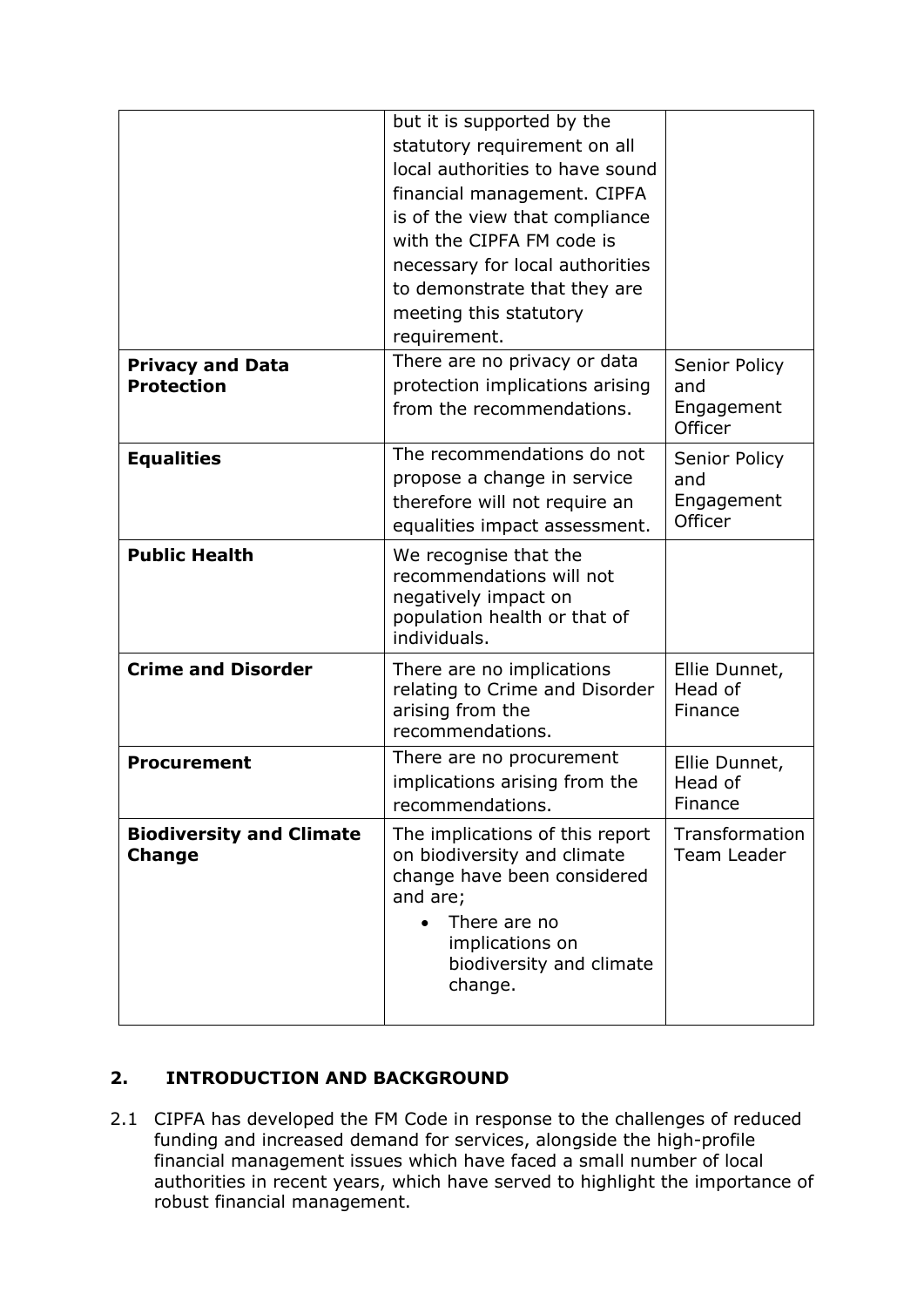- 2.2 The FM Code sets out the principles by which local authorities should be guided in managing their finances and the specific standards that they should, as a minimum, seek to achieve.
- 2.3 The Code itself is not prescriptive in nature, but centred around the following principles of good financial management:
	- Organisational **leadership** demonstrating a clear strategic direction based on a vision in which financial management is embedded into organisational culture.
	- **Accountability** financial management is based on medium-term financial planning, which drives the annual budget process supported by effective risk management, quality supporting data and whole life costs.
	- Financial management is undertaken with **transparency** at its core using consistent, meaningful and understandable data, reported with appropriate frequency and with evidence of periodic officer action and elected member decision making.
	- Adherence to professional **standards** is promoted by the leadership team and is evidenced.
	- Sources of **assurance** are recognised as an effective tool mainstreamed into financial management and include political scrutiny and the results of external audit, internal audit and inspection.
	- The long term **sustainability** of local services is at the heart of all financial management processes and is evidenced by prudent use of public resources.
- 2.4 The Code translates these principles into a series of standards, which are summarised within Appendix 1. Compliance with the standards is not prescribed in legislation, however it is the duty of each local authority to adhere to the principles of proper financial management. Compliance with the standards is established through self-assessment, which has been documented within the appendix. It should be noted that the financial management standards are minimum standards and, in some cases, may be exceeded.
- 2.5 Local authorities were expected to demonstrate that they were working towards implementation of the FM Code requirements by 31 March 2021, with 2021/22 being the first full year of compliance. CIPFA considers application of the FM Code to be a collective responsibility of each authority's organisational leadership team.
- 2.6 The self-assessment documented within Appendix 1 concludes that the Council is complying or partially complying with all of the principles of sound financial management. There are a small number of actions which have been identified to enhance conformance with the standards over the next year, which have been summarised below: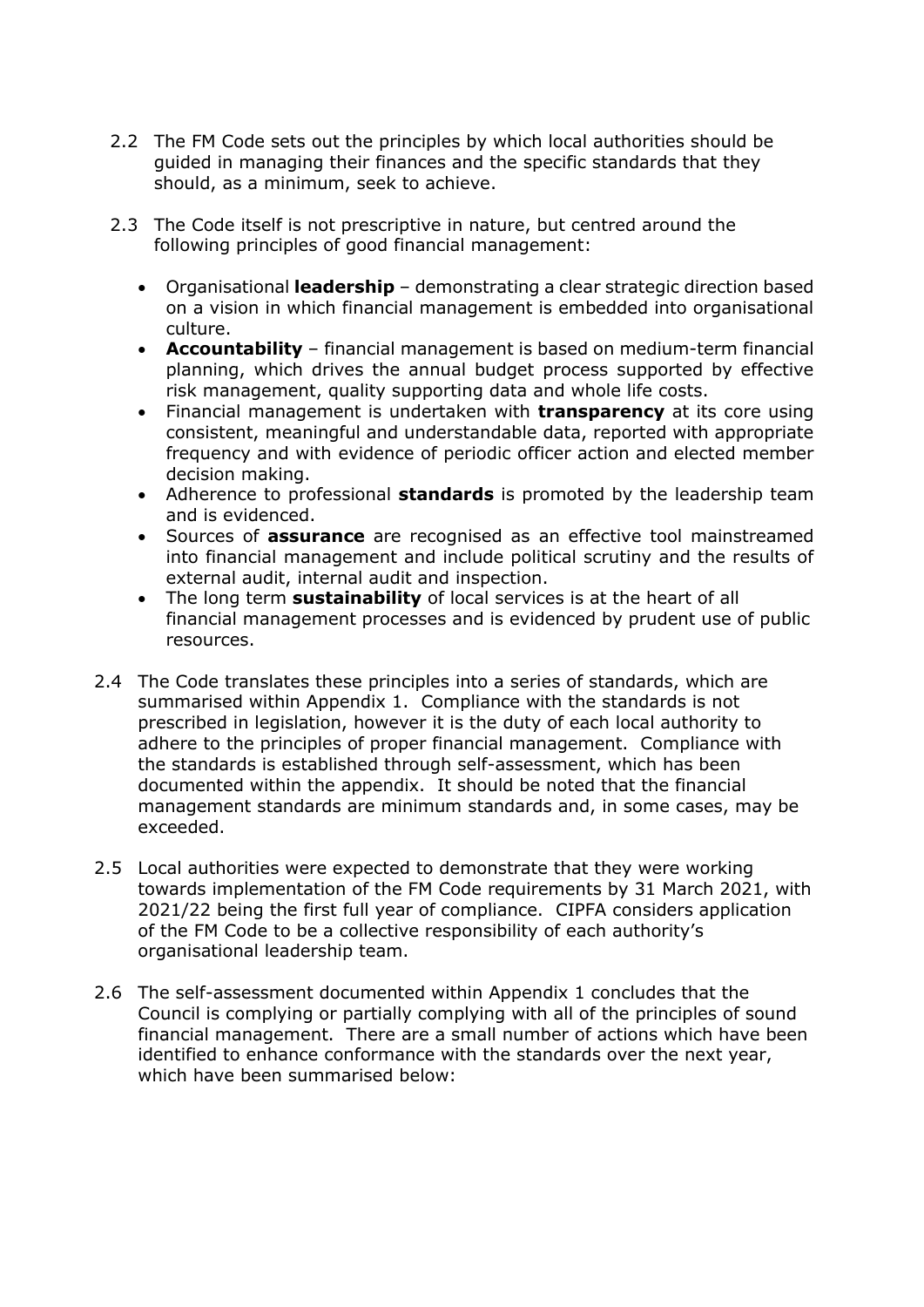|                | <b>Action</b>                                                                                                                                                                               | <b>FM Code</b><br><b>Section</b>                     | <b>Implement</b><br>ation Date | <b>Responsible</b><br><b>Officer</b>                       |
|----------------|---------------------------------------------------------------------------------------------------------------------------------------------------------------------------------------------|------------------------------------------------------|--------------------------------|------------------------------------------------------------|
| 1              | Develop and embed a policy<br>on Social Value                                                                                                                                               | CFO <sub>&amp;</sub><br>Leadership Team              | December<br>2021               | Head of Finance                                            |
| $\overline{2}$ | Review and update the<br><b>Council's Commissioning</b><br>Strategy                                                                                                                         | CFO <sub>&amp;</sub><br>Leadership Team              | <b>March 2022</b>              | Head of<br>Commissioning<br>& Business<br>Improvement      |
| 3 <sup>1</sup> | Arrange Member workshops<br>to inform the development of<br>the 2022/23 budget                                                                                                              | Stakeholder<br>Engagement &<br><b>Business Plans</b> | October /<br>November<br>2021  | Director of<br>Finance &<br><b>Business</b><br>Improvement |
| 4              | Review approach to<br>investment appraisal for<br>conformance with 'Principles<br>in Project and Investment<br>Appraisal'                                                                   | Stakeholder<br>Engagement &<br><b>Business Plans</b> | September<br>2021              | <b>Head of Finance</b>                                     |
| 5              | Assess the usefulness of<br>budget monitoring reports to<br>the leadership team in<br>supporting strategic decision<br>making, and identify scope for<br>improving these as<br>appropriate. | Monitoring<br>Financial<br>Performance               | December<br>2021               | Head of Finance                                            |
| 6              | Refresh the 2021/22 Capital<br>Strategy                                                                                                                                                     | Monitoring<br>Financial<br>Performance               | September<br>2021              | <b>Head of Finance</b>                                     |

*Table 1: Summary of actions to enhance compliance with FM Code (July 2021)*

# **3. AVAILABLE OPTIONS**

# 3.1 Option 1

The committee is asked to note the assessment of compliance against the FM Code and proposed actions documented at Appendix 1. Demonstrating compliance with the FM Code is a collective responsibility of elected members, the chief finance officer and leadership team.

# 3.2 Option 2

Alternatively, the committee could recommend alternative actions or comment to support the implementation of the FM Code requirements. The proposed actions detailed within the report and appendix have been developed following consultation with senior officers and are considered to enable full compliance with the Code to be achieved.

# 3.3 Option 3

The committee could choose to do nothing and not implement the requirements of the FM Code. This option is not recommended as the Code is designed to